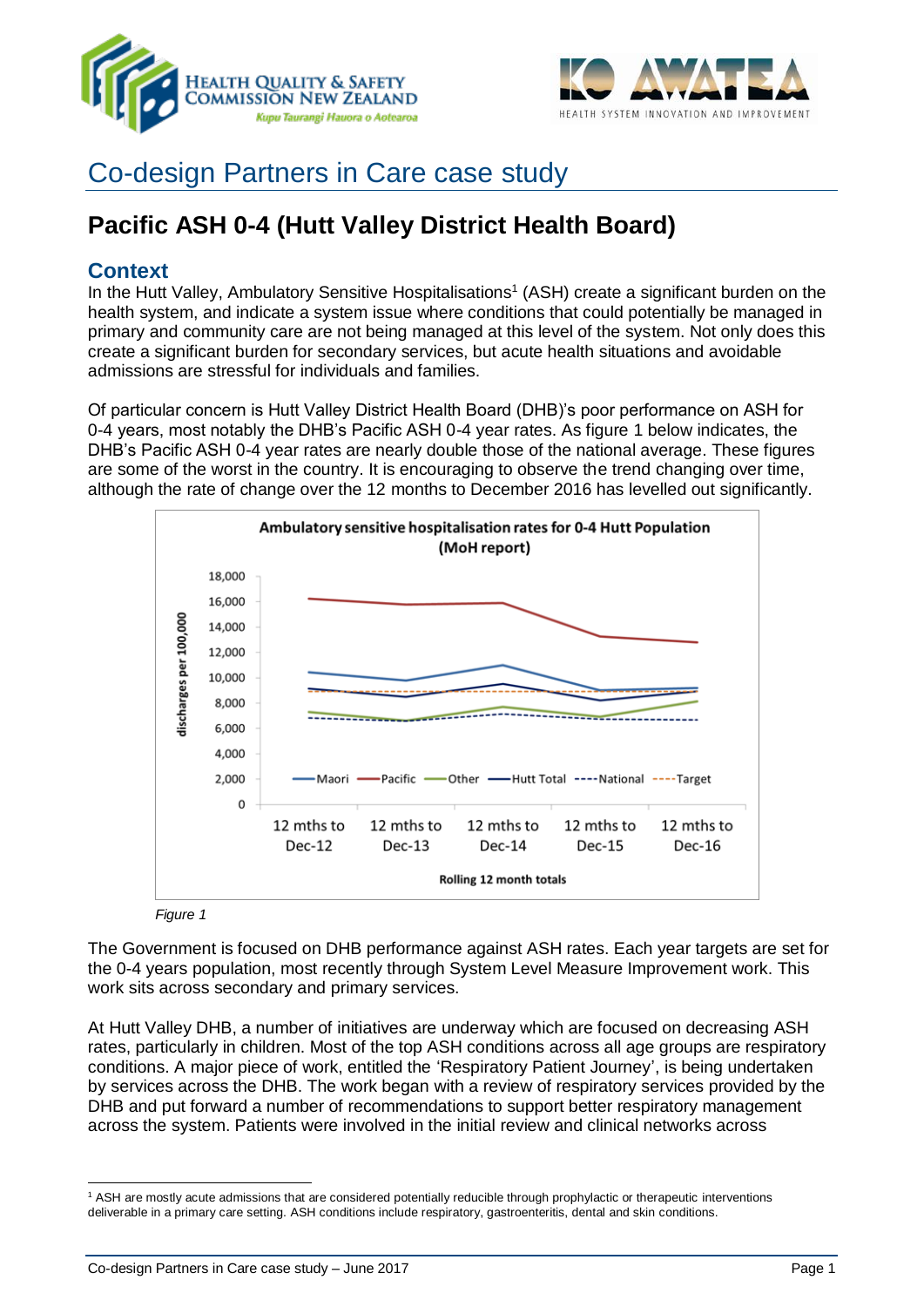community, primary and secondary services supported the way forward. Some of the initiatives are targeted at children, although none is specifically focused on the Pacific community.

### **Aim**

The aim of this project was to understand the journey of Pacific families with children who have one or more ASH attendance to hospital. The group endeavoured to understand what the experience was like for these families and support them to identify where there are gaps and opportunities.

Gaps and opportunities were also identified for this work to feed into wider DHB work, such as the 'Respiratory Patient Journey' highlighted above.

### **Engage**

We recognised the importance of senior leadership support right at the beginning of our project and were fortunate to engage a member of the DHB's executive leadership team in our co-design team. We also engaged key senior stakeholders (such as the chief executive officer of Te Awakairangi Heath Network), and developed strong links with the provider, funder and primary care arm of Hutt Valley DHB.

As the focus for the project was around Pacific families, we approached families in an identified 'church cluster' (part of a wider Pacific Health initiative). The two consumers involved were highly engaged in the process and very keen to share their experience to help the systems improve.

Primary health organisation (PHO) staff engaged with Pacific community based groups, and hospital staff were involved and able to share their opinions which were incorporated in the capture phase.

### **Capture**

As outlined above, the DHB has a good understanding of ASH presentations in children aged 0-4 years and these were considered as the project started. Following this, the group systematically captured experiences in three ways:

- 1) Detailed stories from two consumers who had recently been through an experience to access urgent care for their child.
- 2) Through broader discussions with Pacific community based groups.
- 3) By discussion with staff working in the ED.

**1) Consumer representative:** Stories were captured by listening to and recording the journeys experienced. The captured stories were then reviewed by the consumers to ensure they were captured correctly. Two consumers were largely involved in this process – a mother of a one year old boy and a father of seven, with two children under four. A generic 'storyboard' (Figure 2) was used to capture the experience in pictures.

**2) Wider Pacific community engagement:** PHO staff went to Pacific community based groups and informally asked about experiences with young children attending the Emergency Department (ED). General themes were captured in speech bubbles (figure 3).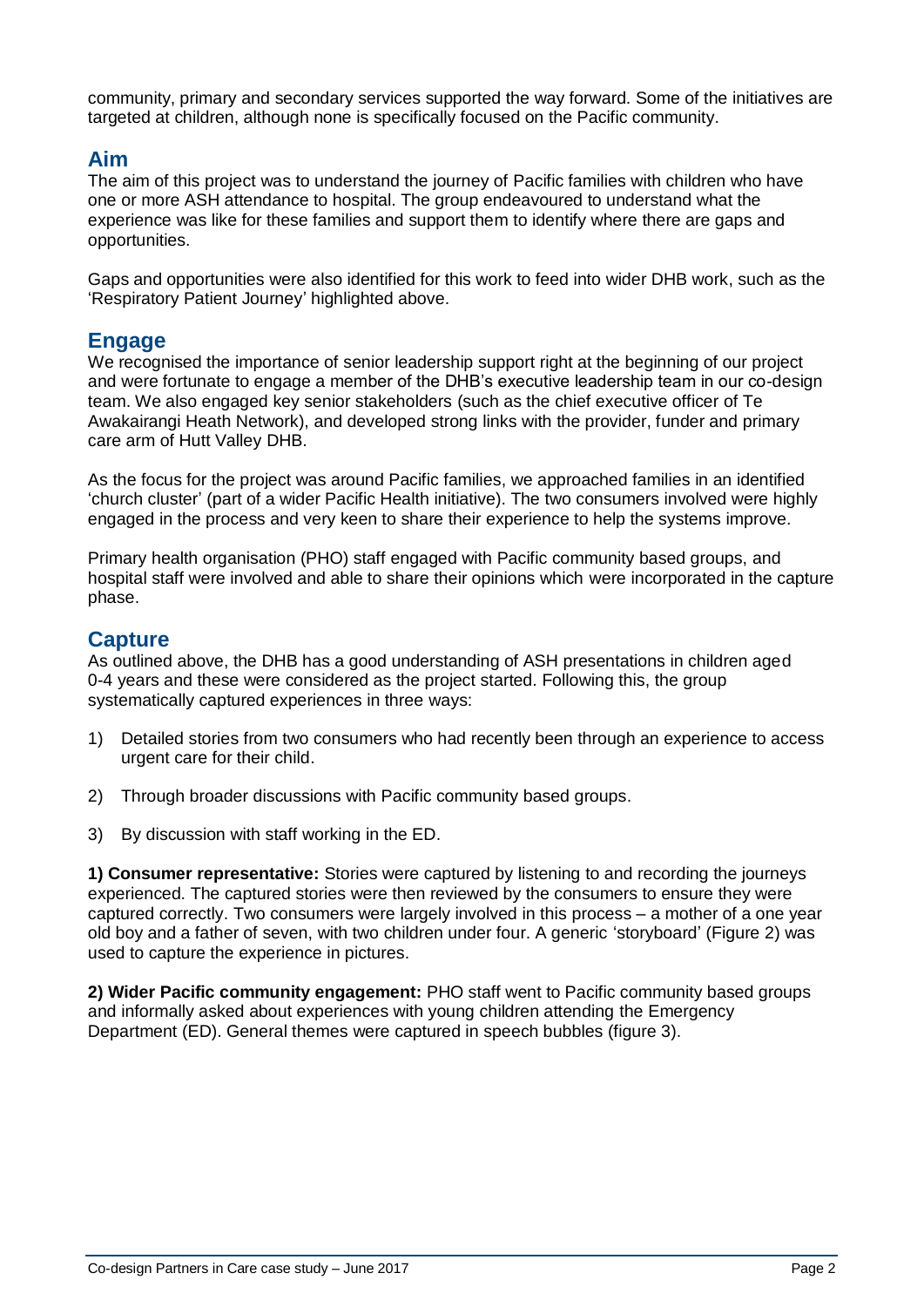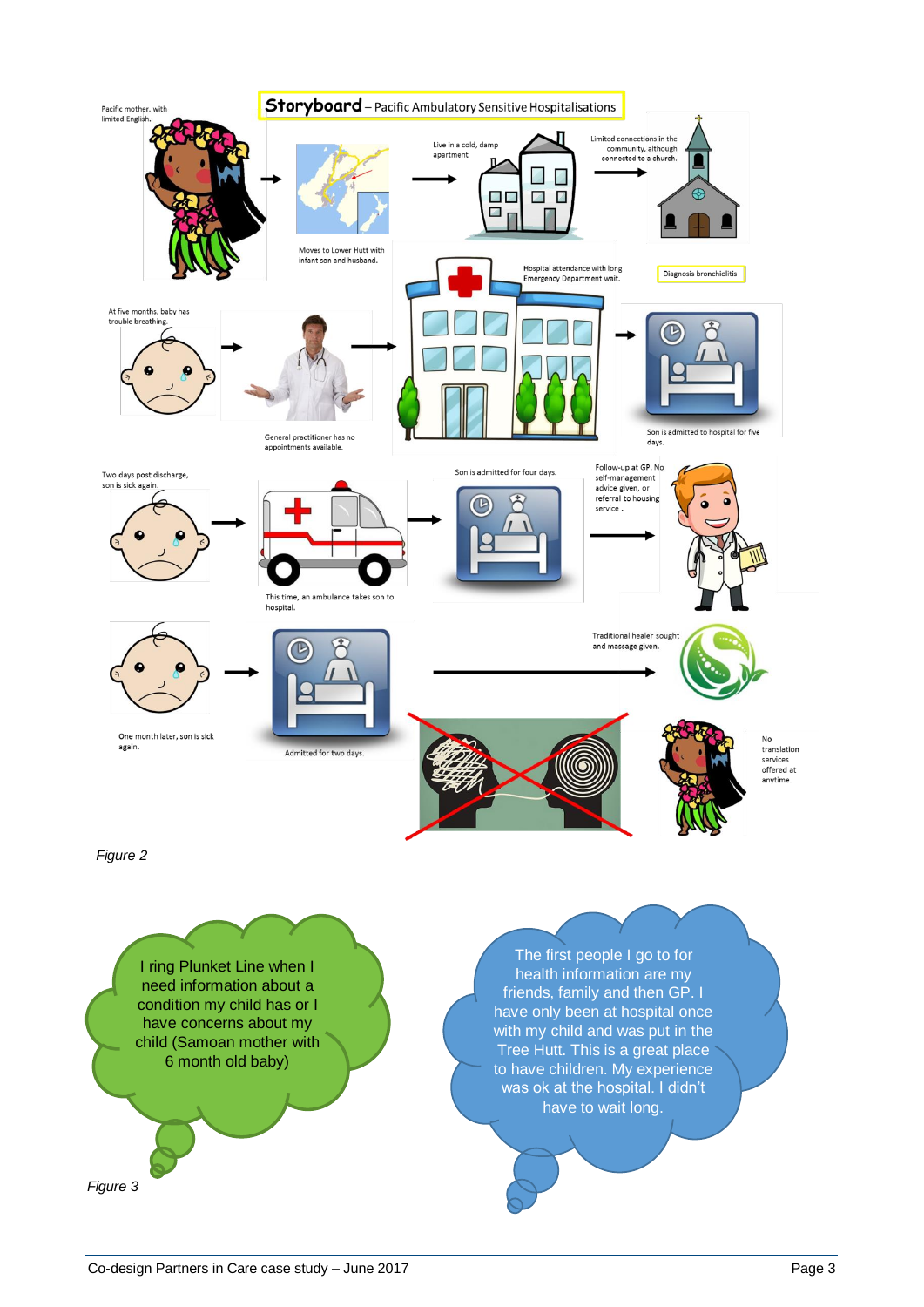**3) Hospital staff engagement:** Staff opinions on Pacific families attending ED/hospital were captured on butcher paper in the ED staff room (figure 4) and by email to the after hours duty nurse managers. These were then summarised with common themes in a 'Word Cloud' (figure 5). Feedback from the Paediatrics Department was also sought but none was provided. Of interest, staff in ED did not know the meaning of 'ASH' and what conditions were included in ASH. For a DHB with a large focus on preventing ASH attendances, this focus (and work undertaken to reduce ASH rates) appears not to have been communicated appropriately to ED staff.



*Figure 4*

Staff comments are represented in the following word cloud:



*Figure 5*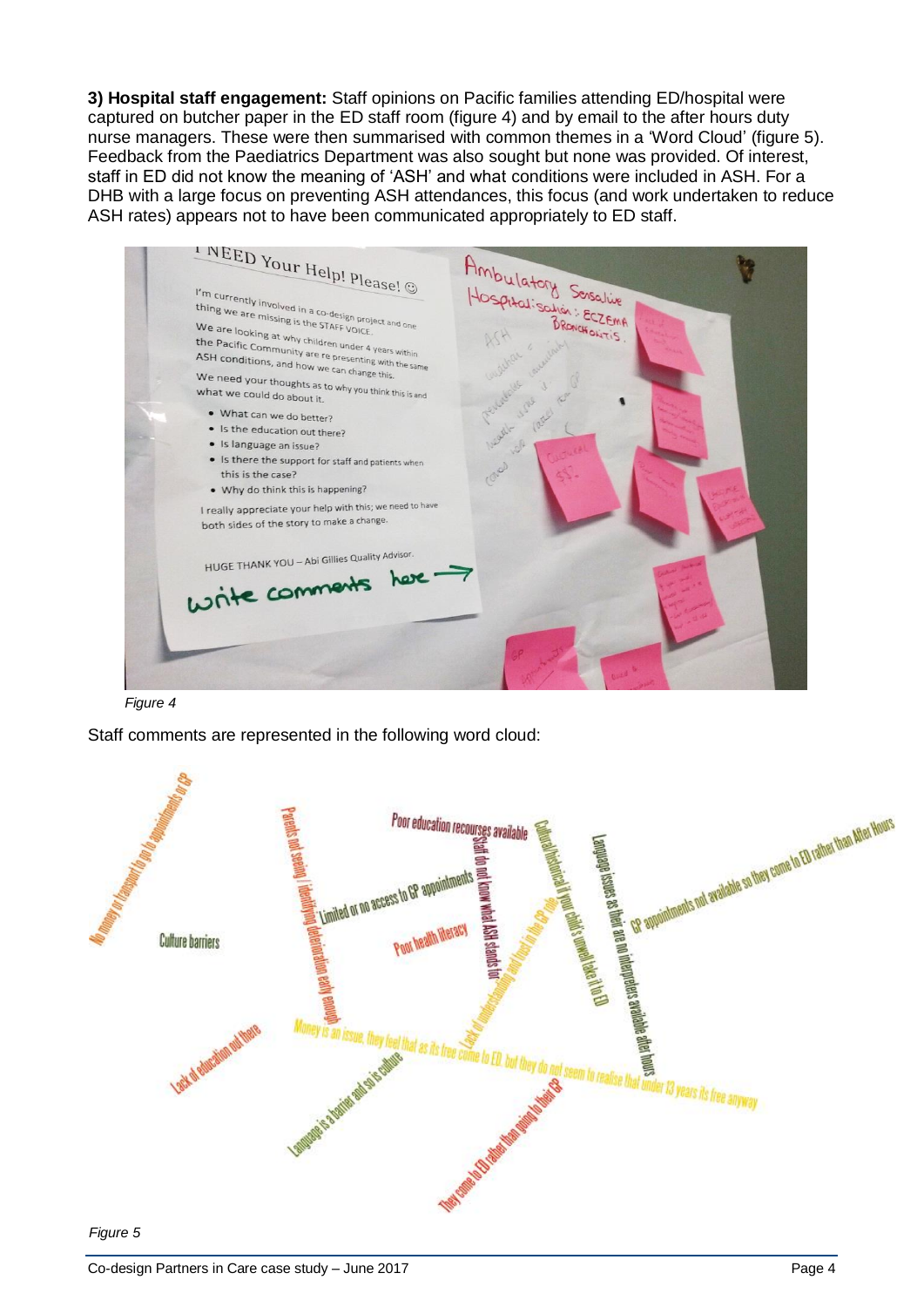Finally, DHB staff facilitated a second conversation with the two key consumer representatives (see point 1 above.) to identify opportunities for improvement. These opportunities were recorded in minutes, with key highlights as follows:

- **ED experience**: Children are treated like adults (waiting together) and there is no communication on expected wait times.
- **Language**: No one in the system asks about language and understanding. No translation is offered.
- **Self-management**: There is little support for self-management, besides Google.
- **Health literacy**: Translated resources would be helpful, as well as information on the television in the children's ward.
- **General practice availability**: Same day appointments are very important for families.

## **Understand**

It was clear through our engagement with Pacific parents and communities, as well as ED and after-hours duty nurse managers, that neither side (consumer or health provider) felt that the system is appropriately addressing the needs of Pacific families with young children. Both consumers and health providers raised health literacy as a concern, as well as the availability of primary care and community services. Hospital staff raised concern with underlying social matters and the impact this has on the health of the Pacific community and children ('poverty breeds illness'). In conversations with key consumer representatives, lack of translation services was a real concern.

While hospital services can, and should, be more accommodating and culturally appropriate for young Pacific children, we believe that this will not fully address the DHB's high Pacific ASH 0-4 year rates. Both this case study and other work undertaken in Hutt Valley and across New Zealand indicates that high rates can only be improved by supporting better living standards for Pacific people (including warm, dry housing), better community and primary care health system engagement (right services at the right time, in understandable ways), in a way that is easily understood and supports broader health literacy of the community.

#### **Improve**

Through this project we have endeavoured to capture the experience of our Pacific families through the health system in Hutt Valley. In addition, we have sought to capture the experience of hospital staff interfacing with Pacific families. Following this engagement, as a group, and with our consumer representatives, we sought to highlight opportunities for improvement in the system. These opportunities were identified/captured (see above) and are feeding into the following DHB work programmes:

- **ED experience/general practice availability:** Hutt Inc (Hutt Valley DHB's Alliance Leadership Team) is overseeing work on acute paediatric flow across both primary and secondary care services. It is intended that this work will drive the following changes:
	- General practice availability for same day appointments contractual models are changing to support general practice maintaining acute appointment availability.
	- ED post-triage children will be moved out of the adults waiting room, into a room away from adult patients and designed for children's play.
	- Hutt Valley DHB's Children's Assessment Unit (CAU) will be co-located in ED. The CAU will be staffed by a paediatric nurse and registered medical officer. This change will support paediatric flow through ED.
- **Language:** Hutt Valley DHB is in negotiations surrounding its contract with Language Line. Through discussion, it is understood Language Line is not available to staff out of standard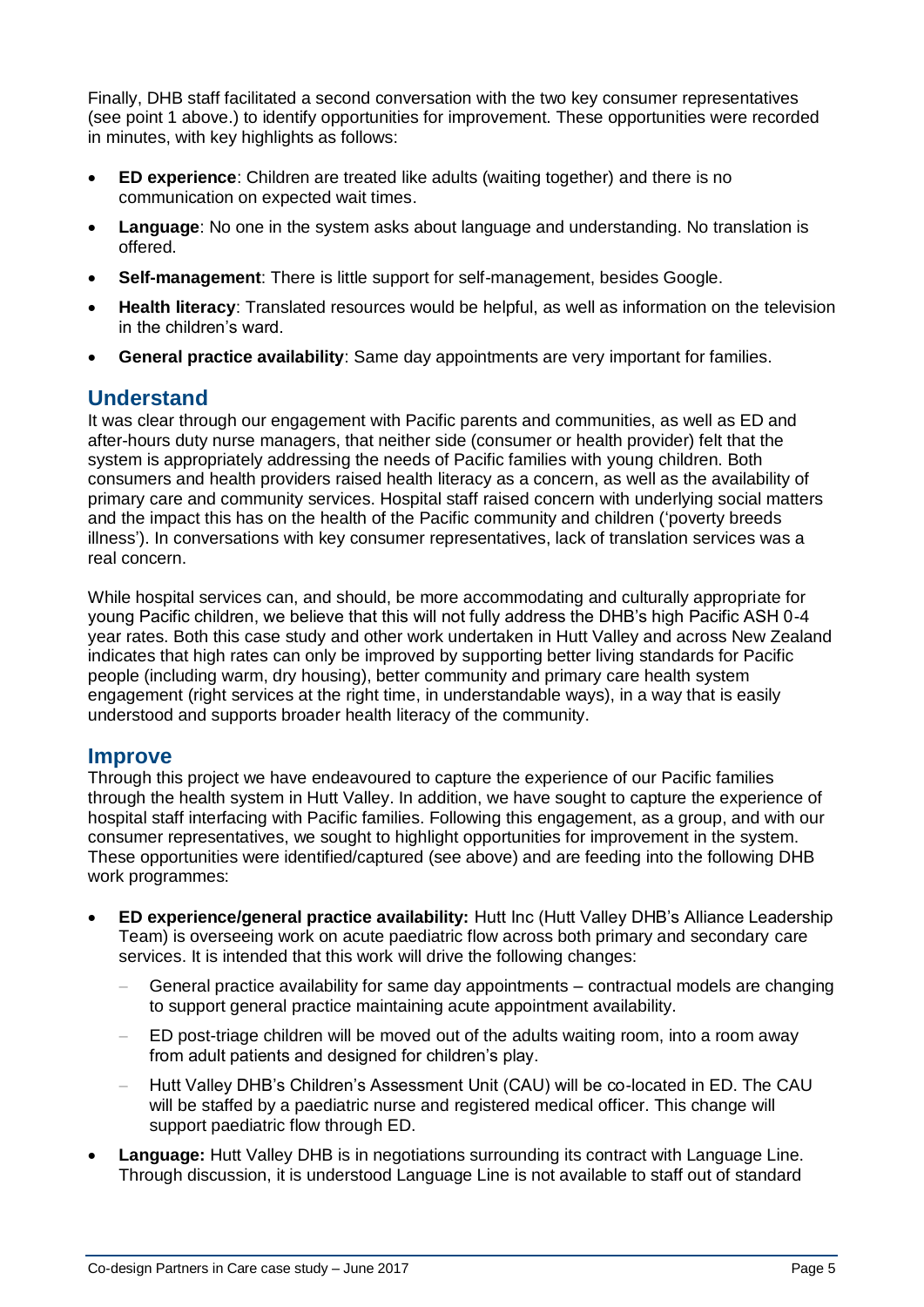office hours. The DHB is looking at options for translation services to be available during nights and weekends.

• **Self-management and health literacy:** As outlined above, the DHB is undertaking a large initiative to address the management of respiratory conditions across the Hutt Valley health system. This includes a stocktake of self-management and health literacy resources. This co-design Pacific ASH 0-4 years project has highlighted a number of concerns with selfmanagement and health literacy resources for Pacific families, particularly around respiratory conditions. The consumer information gained is informing the stocktake being undertaken through the respiratory project. Any learning from this initial exercise (focused on respiratory), will be carried forward into other ASH areas, particularly dental and gastroenteritis.

In addition, the Pacific Health Unit at Hutt Valley DHB is considering options for discharge support for Pacific families on the Paediatrics ward. The Pacific Health Unit will work to support the transition of the child and family to a primary care provider and/or Pacific provider with information they need to have for appropriate follow up in the community.

The work undertaken as part of the Partners In Care Co-Design programme will support the above work streams, informing ways forward. In addition to the specific projects/work streams listed above, this work will be presented to the DHB's Child Health Network, a group of clinicians and managers working across primary, secondary and community services. It is expected the key findings from the group's consumer engagement will support the wider work of this group, as they work across the system to address disparities experienced by young Pacific children.

#### **Working as a co-design team**

The project's co-design team included DHB staff representatives (Pacific, Strategy & Planning and Quality) and PHO staff, working alongside two consumers. The experience supported strong working relationships and a clear process for engaging members of the community in co-design. The group benefited from shared experience/knowledge, as well as the opportunity to work with consumers to understand gaps and opportunities in the Hutt Valley health system. Consumer feedback indicated that they appreciated the opportunity to provide feedback on the system and the experience of their families, as well as opportunities they see for improvement.

In some cases, DHB and PHO staff had worked closely with consumers previously in co-design. The co-design process supported the learning of this previous work and provided a structure for work going forward. In addition, it supported the DHB to clarify its processes for working with consumers (including payment processes etc). This is valuable learning. In particular, the capture phase and tools outlined by the co-design process were helpful for future co-design.

At times, it is tempting to undertake system planning and projects without consumer input, believing ourselves, as health professionals, to be well informed of the issues and concerns of consumers. We found that through the co-design processes, many of our understandings aligned with those of the consumer. However, the importance of individual points or conclusions varied and, at times, the premise of concern was entirely different. This is a timely reminder that the voice of the consumer should not be lost in the busy work of running a health system. In particular, the voice of vulnerable consumers (in our case, Pacific families with young children) is an important and equally valuable input into planning exercises.

#### **Measure**

This project and the consumer experience captured is informing significant Hutt Valley health system work. It is the intention of the team that this work not be lost, but be filtered into wider DHB/PHO projects, and through to clinicians and managers working across the system.

Following each of the projects identified in the 'improve' portion of the project, there will be an evaluation of the project, including its impact on our Pacific families. We hope to continue to improve the experience of Pacific families in the health system, and continue to drive down the rates of Pacific ASH in the 0-4 age group. Change in Pacific ASH 0-4 year rates over the next year